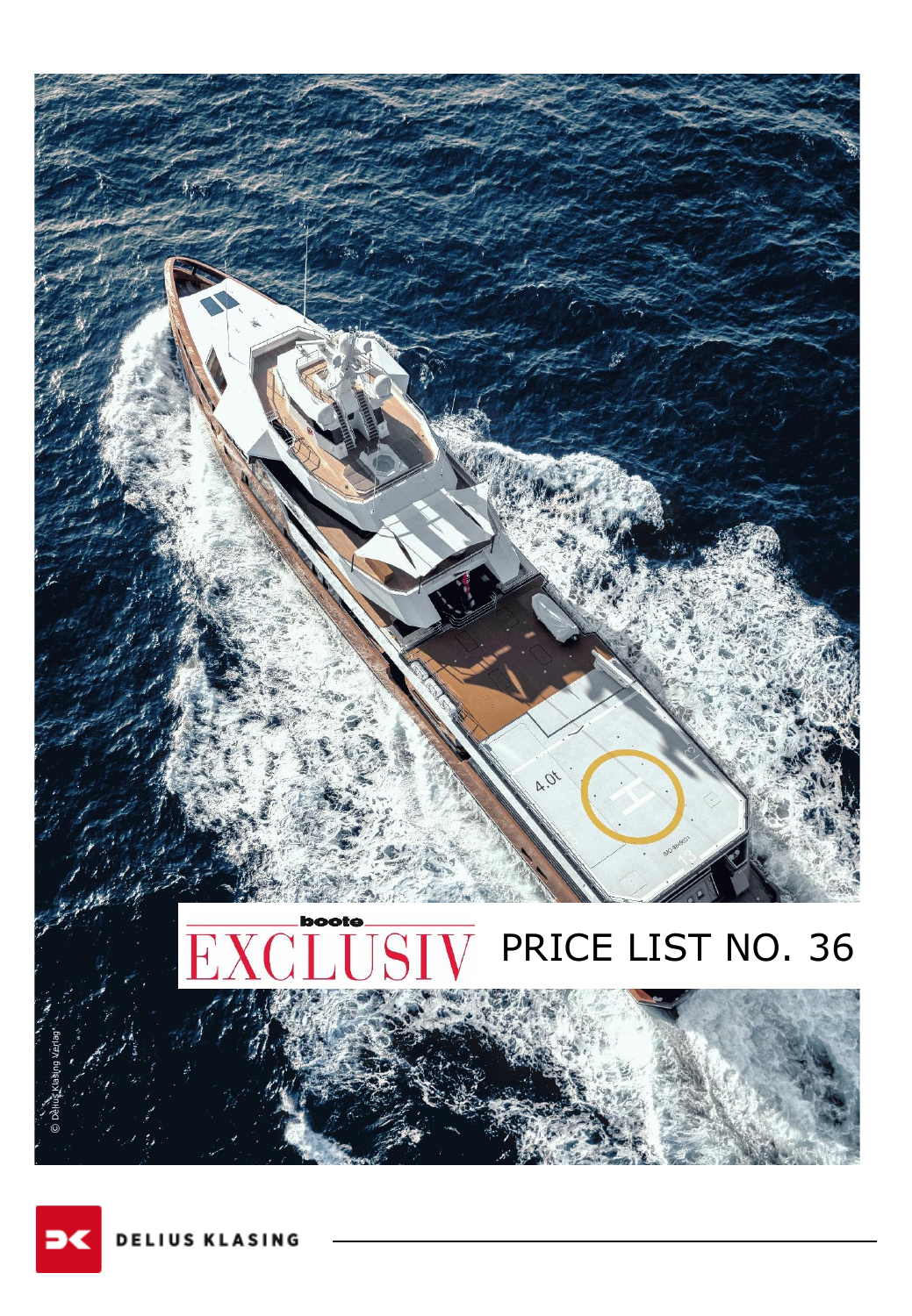## PRICES. **MAGAZINE**

| <b>Editorial Section</b>           |             |  |  |  |
|------------------------------------|-------------|--|--|--|
| $1/1$ page                         | 6,542.00 €  |  |  |  |
| $1/2$ page                         | 3,480.00 €  |  |  |  |
| $1/3$ page                         | 2,568.00 €  |  |  |  |
| $1/4$ page                         | 1,905.00€   |  |  |  |
| $2/1$ page                         | 12,895.00 € |  |  |  |
| <b>Positions</b>                   |             |  |  |  |
| island display $115 \times 115$ mm | 3,480.00 €  |  |  |  |
| inside front cover                 | 7,623.00 €  |  |  |  |
| inside back cover                  | 7,227.00 €  |  |  |  |
| back cover                         | 8,074.00 €  |  |  |  |
| opening spread                     | 14,311.00 € |  |  |  |

|            |                  | <b>Special Rate BROKER / CHARTER</b> |            |         |
|------------|------------------|--------------------------------------|------------|---------|
|            | $1/1$ page       |                                      | 1,959.00€  |         |
|            | $1/2$ page       |                                      | 1,129.00€  |         |
|            | $1/3$ page       |                                      | 880.00€    |         |
| $1/4$ page |                  |                                      | 715.00€    |         |
|            | $2/1$ page       |                                      | 3,828.00 € |         |
|            |                  | Ad Specials (Price per K)            |            |         |
|            | loose inserts    | up to $25g$                          | 105.00€    |         |
|            |                  | up to 50 g                           | 140.00€    |         |
|            |                  | up to 75 g                           | 170.00€    |         |
|            |                  | up to 100 g                          | 230.00€    |         |
|            |                  | up to 125 g                          | 285.00€    |         |
|            |                  |                                      |            |         |
|            | Adhesive inserts | postcard/envelope                    | 50.00€     |         |
|            |                  | booklet                              | 75.00€     |         |
|            |                  | product sample                       | 90.00€     | D<br>ÌI |
|            |                  |                                      |            |         |
|            | bound inserts    | 4-sided                              | 115.00€    |         |
|            |                  | 6-sided                              | 140.00€    | ד<br>ז  |
|            |                  | 8-sided                              | 160.00€    |         |
|            |                  | 12-sided                             | 180.00€    |         |
|            |                  | 16-sided                             | 200.00€    | I       |
|            |                  |                                      |            |         |

**AGENCY COMISSION.** 15%

**DISPLAY FORMATS.** For detailed nformation on the formats, see [here.](https://www.dk-mediasales.de/print-formate)

**TECHNICAL SPECIFICATIONS.**  Information can be found [here](https://www.dk-mediasales.de/spezifikationen-print).

**MINIMUM COVERAGE.** Inserts from 20,000 copies possible.

**DELIUS KLASING**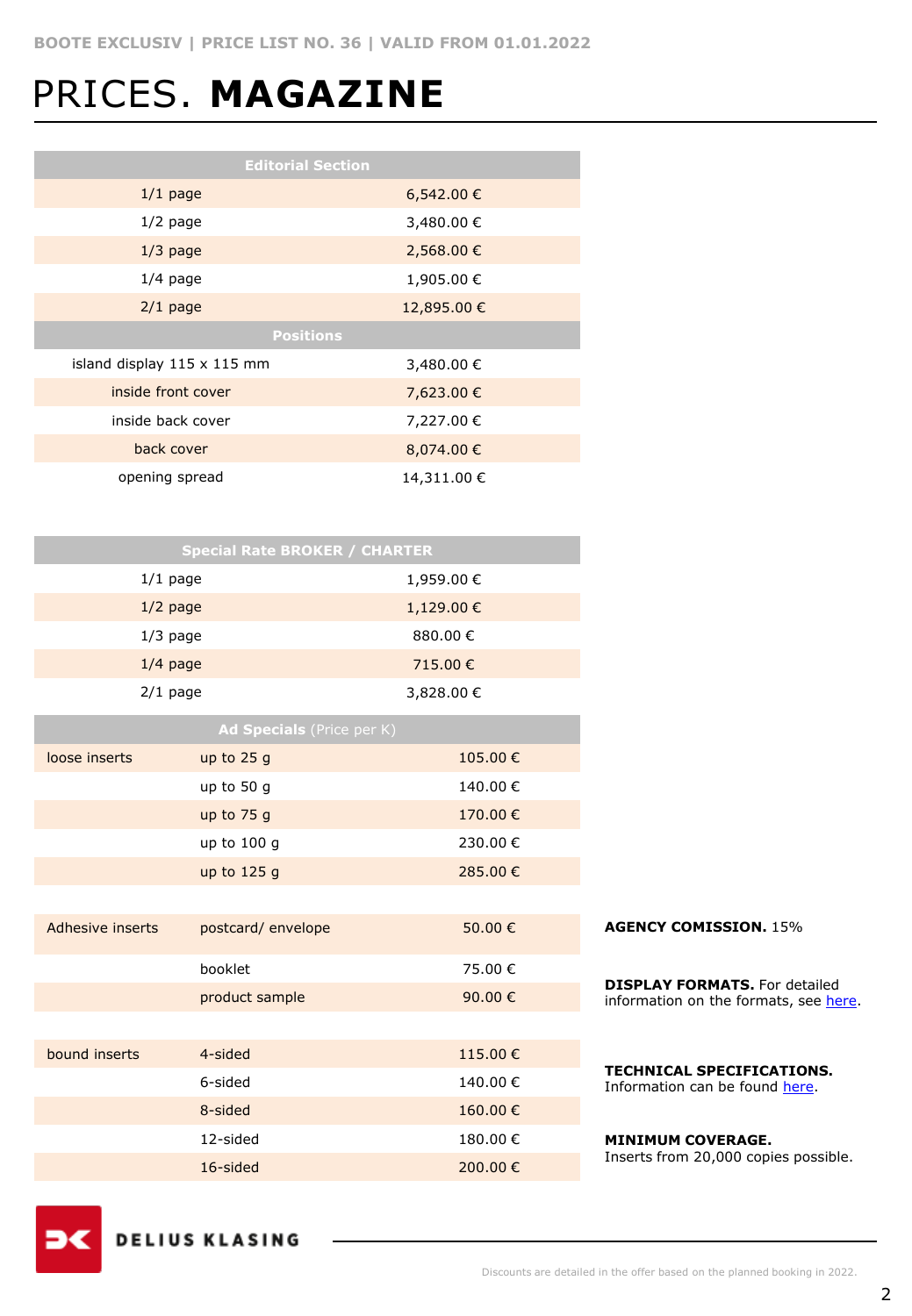## PRICES. **APP**

**Delius Klasing Kiosk App**

ı

App-Special 3,150.00 €

### PRICES. **WEBSITE**

| <b>Desktop (CPT)</b>         |             |
|------------------------------|-------------|
| Medium Rectangle             | 45.00 €     |
| Skyscraper / Wide Skyscraper | 50.00€      |
| HalfpageAd                   | 65.00 €     |
| <b>XXL Banner</b>            | 35.00 €     |
| AdBundle                     | 45.00€      |
| <b>BillboardAd</b>           | 65.00 €     |
| Wallpaper                    | 75.00€      |
| FireplaceAd                  | 80.00 €     |
| Parallax                     | 55.00 €     |
| FloorAd                      | 80.00 $\in$ |

| <b>Mobile (CPT)</b>     |         |  |  |  |
|-------------------------|---------|--|--|--|
| Mobile Banner 6:1       | 35.00 € |  |  |  |
| Mobile Banner 4:1       | 35.00 € |  |  |  |
| Mobile Banner 2:1       | 45.00 € |  |  |  |
| Medium Rectangle Mobile | 45.00 € |  |  |  |
| HalfpageAd              | 65.00 € |  |  |  |
| Parallax                | 55.00 € |  |  |  |
| Catfish                 | 65.00€  |  |  |  |

**TECHNICAL SPECIFICATIONS.** Information can be found [here.](https://www.dk-mediasales.de/spezifikationen-digital)

| <b>Inpage Video Ad (CPT)</b> |         |  |  |
|------------------------------|---------|--|--|
| Video Banner                 | 58.00 € |  |  |
| Video Inread                 | 53.00 € |  |  |
| Video FloorAd                | 79.00 € |  |  |
| Video Background             | 84.00 € |  |  |

| <b>DIGITAL ADVERTISING FORMATS.</b> Detailed  |  |
|-----------------------------------------------|--|
| information on the formats can be found here. |  |

#### **ADD ON.**

Sticky | Targeting | Frequency Capping on request.

|                       | <b>CONTENT</b><br>(Price per term of 4 weeks)                                                                                                                       |            |
|-----------------------|---------------------------------------------------------------------------------------------------------------------------------------------------------------------|------------|
| Advertorial           | Native teaser on the homepage and in an issue<br>of the newsletter, each with a link to a separately<br>created microsite, social media campaign for<br>advertising | 4,294.00 € |
| <b>Sponsored News</b> | teaser including further linking                                                                                                                                    | 2,258.00 € |

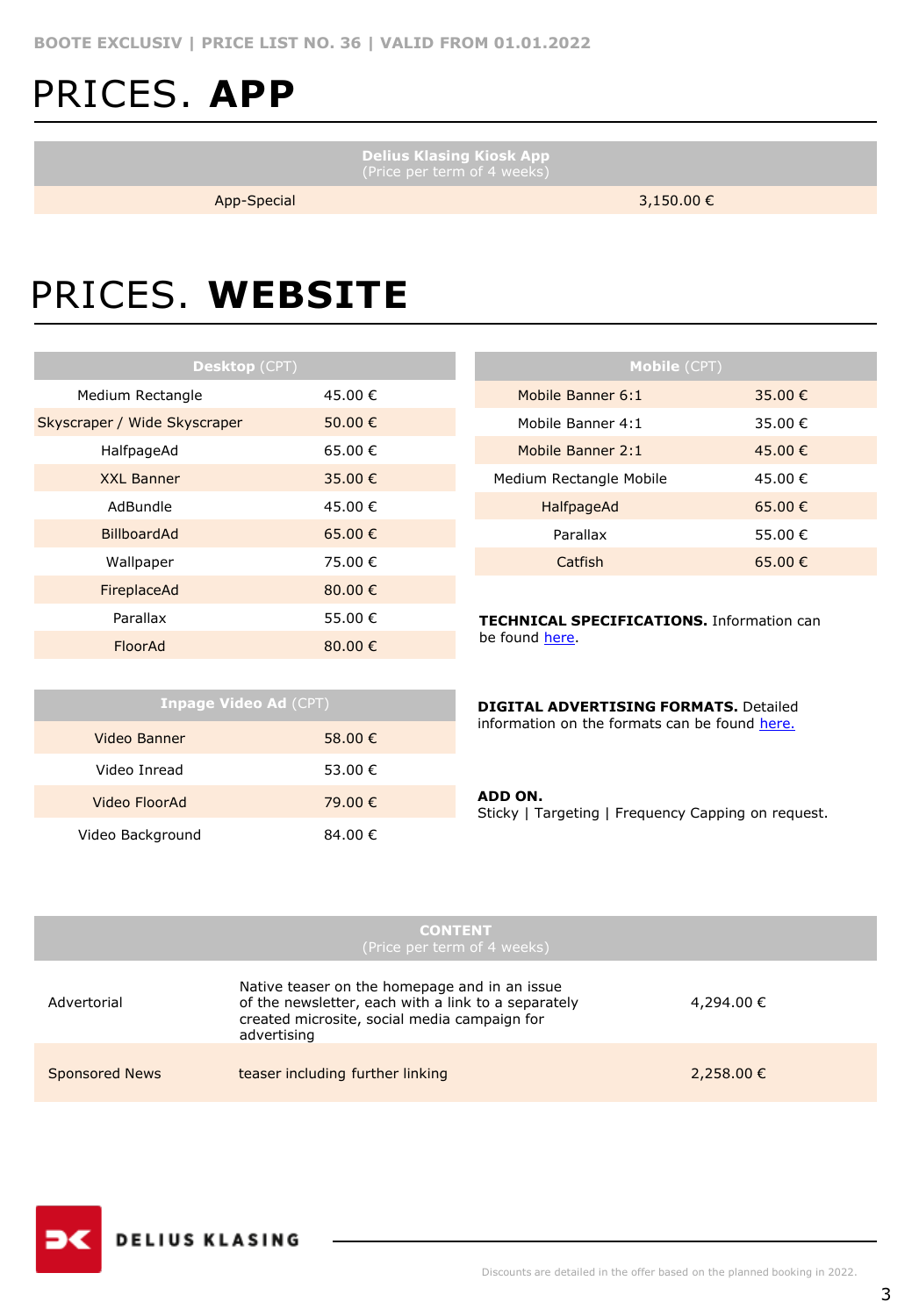## PRICES. **NEWSLETTER**

| <b>Presenter (CPT)</b>          |                |  |  |
|---------------------------------|----------------|--|--|
| Standard                        | 65.00€         |  |  |
| Top-Position                    | 80,00 €        |  |  |
|                                 |                |  |  |
| <b>Content</b> (Price per term) |                |  |  |
| <b>Sponsored News</b>           | $1,050.00 \in$ |  |  |
|                                 |                |  |  |

**QUESTIONS? WE ARE HAPPY TP HELP YOU.**

Your contact persons for watersports with one [click.](https://www.dk-mediasales.de/kontakt-wassersport)



**DELIUS KLASING**